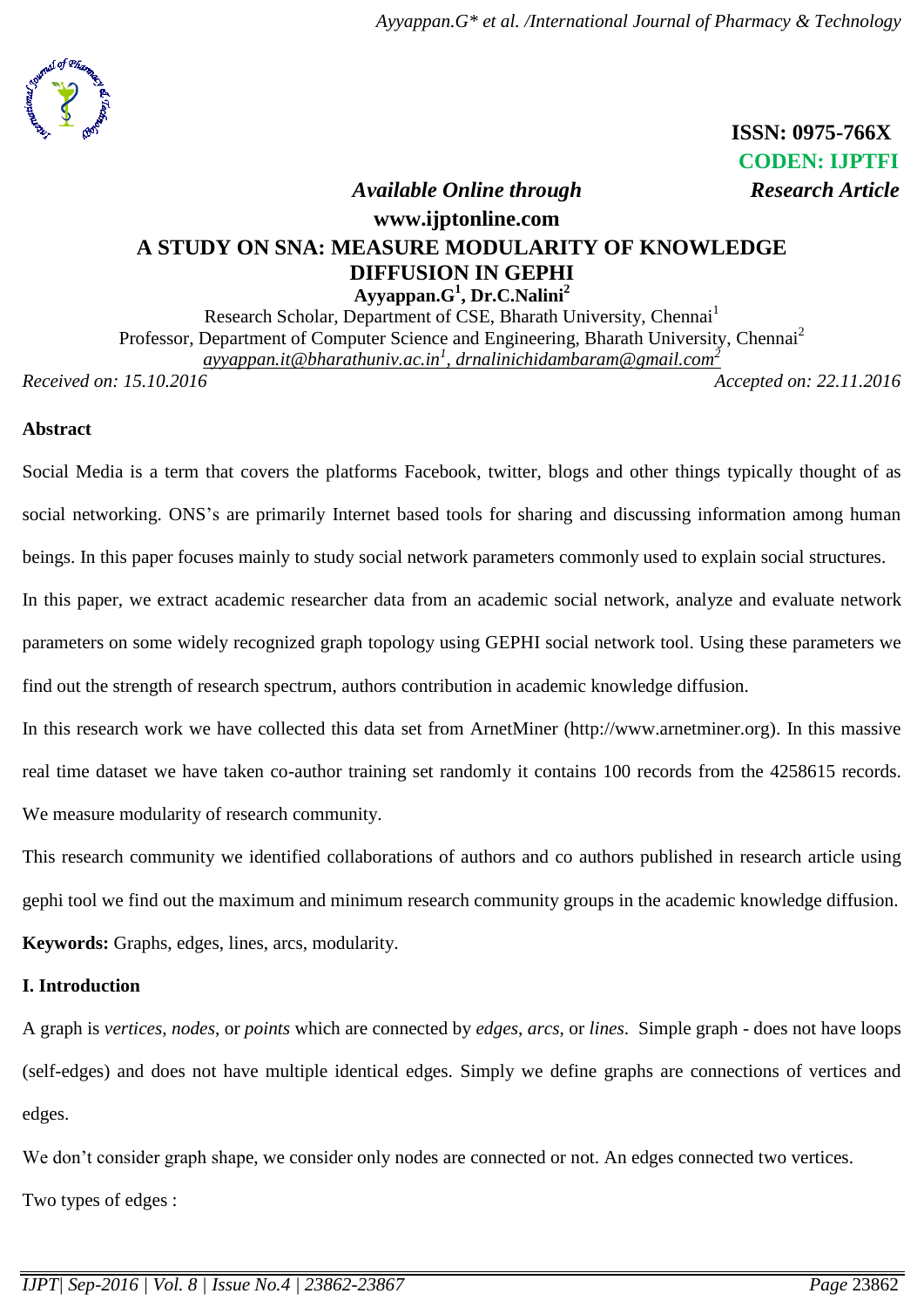- 1. Symmetrical,
- 2. Arcs (Directed).

Two types of graph frameworks:

- 1. Graph,
- 2. Digraph.



**Fig1: Cluster of Research community without Label Representation**



**Fig2: Cluster of Research community With Label Representation**

## **II. Related Work**

Dynamic network analysis can provide an aid to longitudinal SNA research. However, as a relatively young field, many aspects have not been explored and there are few standards that have been established.

One path taken was to treat network edges as probabilistic, and use multi agent systems to study network evolution (Carley 2003). Carley redefined the traditional sociogram by adding probabilistic parameters on the edges, providing a quantification of the likelihood they will form. Individual nodes were also given more emphasis; they are treated as agents, and can potentially impact how a network will develop. Terroist networks are a good example where prediction is vital (Krebs 2002), and one in which link prediction has important applications(Carley, Dombroski, Tsvetovat, Reminga and Kamneve 2003; Liben-Nowell and Kleinberg 2006).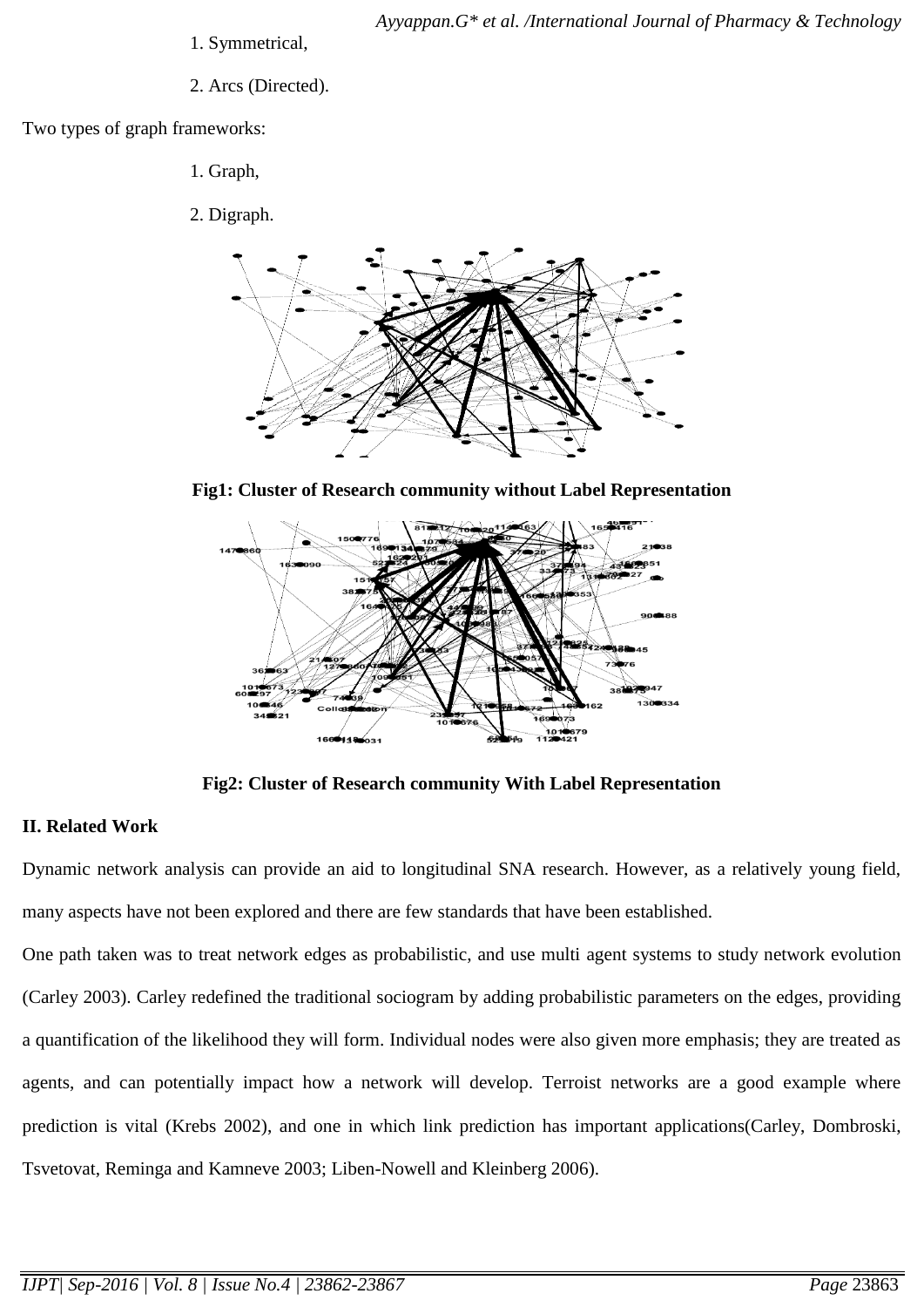*Ayyappan.G\* et al. /International Journal of Pharmacy & Technology*

Another visualization method is to explicitly use the time and order of social interactions to build the network (Berger-Wolf and Saia 2006). Researchers have also applied DNA methods to study other forms of longitudinal networks. Kossinetts and Watts(2006)examined the stability of bridges, defined as connections outside one's circle of acquaintances, and measured how social ties were created and dissolved over time. Barabasi and colleagues (2002)applied DNA methods to find unique properties in an evolving citation network that differed from classic models. Indeed, various forms of citation and co-authorship networks offer a wealth of reliable data with which to study the evolution of networks. New layouts and metric computations are constantly being developed from these dynamic network studies (Brandes and Pich 2012).

The study of dynamic networks greatly benefits from visualizations that can illustrate ideas and concepts not immediately visible in a static sociogram. In fact, "The ability to see data clearly creates a capacity for building intuition that is unsurpassed by summary statistics" (Moody, McFarland and Bender-deMoll 2005). Moody and others' research emphasizes how the ability to see data can be superior to summary statistics, and illustrates the need to visualize how networks develop and change over time. Additionally, they lay the foundation of how dynamic network visualizations should be presented (e.g. differentiating between discrete and continuous time), and recommend visualization and analysis be interactive. These theoretical ideas were developed in parallel with SoNIA, a software package for visualizing dynamic network data (Bender-deMoll and McFarland 2006).Other researchers have continued to focus on studying different properties of dynamic networks, e.g. the evolution of subgroups(Falkowski, Bartelheimer and Spiliopoulou 2006), effects of network topology and organizational structure over time (Kossinets and Watts 2006), detecting and predicting statistically significant changes in a network over time (McCulloh and Carley 2011), and new visualization methods using shortest-path computations (Brandes and Pich 2012).

### **III. Materials and Methods**

Gephi is an interactive visualization and exploration platform for all kinds of networks and complex systems, dynamic and hierarchial graphs. Gephi is a tool for people that have to explore and understand graphs. Like Photoshop but for data, the user interacts with the representation, manipulate the structures, shapes and colors to reveal hidden properties. The goal is to help data analysts to make hypothesis, intuitively discover patterns, isolate structure singularities or faults during data sourcing. It is a complementary tool to traditional statistics.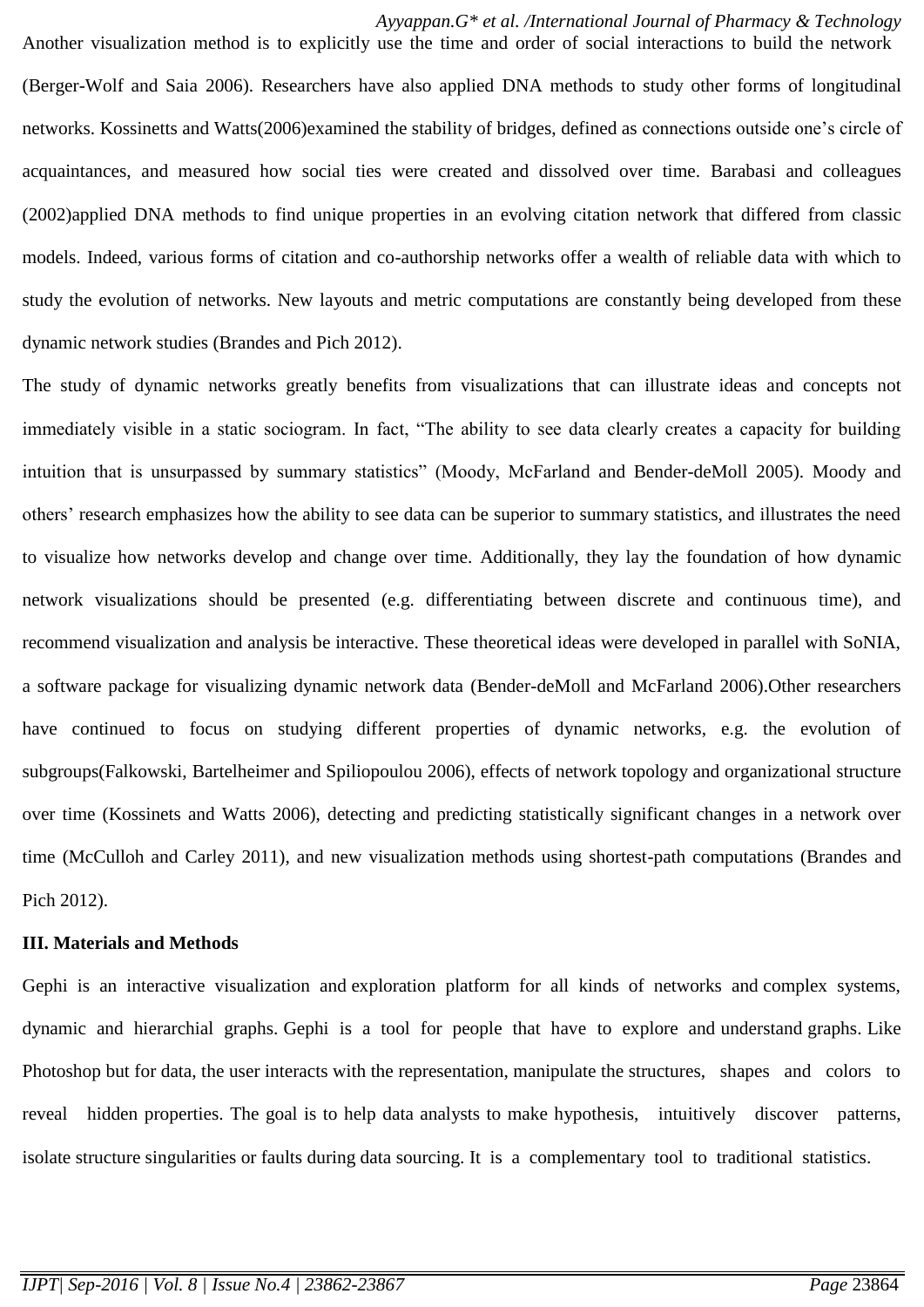*Ayyappan.G\* et al. /International Journal of Pharmacy & Technology* This is a software for Exploratory Data Analysis. Gephi tool provides an fastest graph visualization engine to speed-up understanding and pattern discovery in large graphs. Gephi is powered by ad-hoc OpenGL engine, it is pushing the envelope on how interactive and efficient network exploration can be.

- Networks up to 50,000 nodes and 1,000,000 edges
- Iterate through visualization using dynamic filtering
- Rich tools for meaningful graph manipulation Gephi is a modular software and can be extended with plugins. Plugins can add new features like layout, filters, metrics, data sources, etc. or modify existing features. Gephi is written in Java so anything that can be used in Java can be packaged as a Gephi plugin.

#### **a) Modularity :**

To measure the strength of division of a network into modules (also called groups, clusters or communities). Networks with high modularity have dense connections between the nodes within modules but sparse connections between nodes in different modules.

Modularity algorithm implemented in Gephi looks for the nodes that are more densely connected together than to the rest of the network (it's well explained in the paper they published on the website by the guy who created the algorithm - Google scholar it - Blondel, V. D., Guillaume, J., & Lefebvre, E. (n.d.). Fast unfolding of communities in large networks.)

So then when you implement this measure the colors indicate different communities determined by this algorithm and basically it'll show, in your case, which routers are more densely connected between each other than to the rest of the network.

#### **IV. Implementation and Result**

#### **Parameters:**

Randomize: On

Use edge weights: On

Resolution: 1.0

**Results:** Modularity: 0.436

Modularity with resolution: 0.436

Number of Communities: 14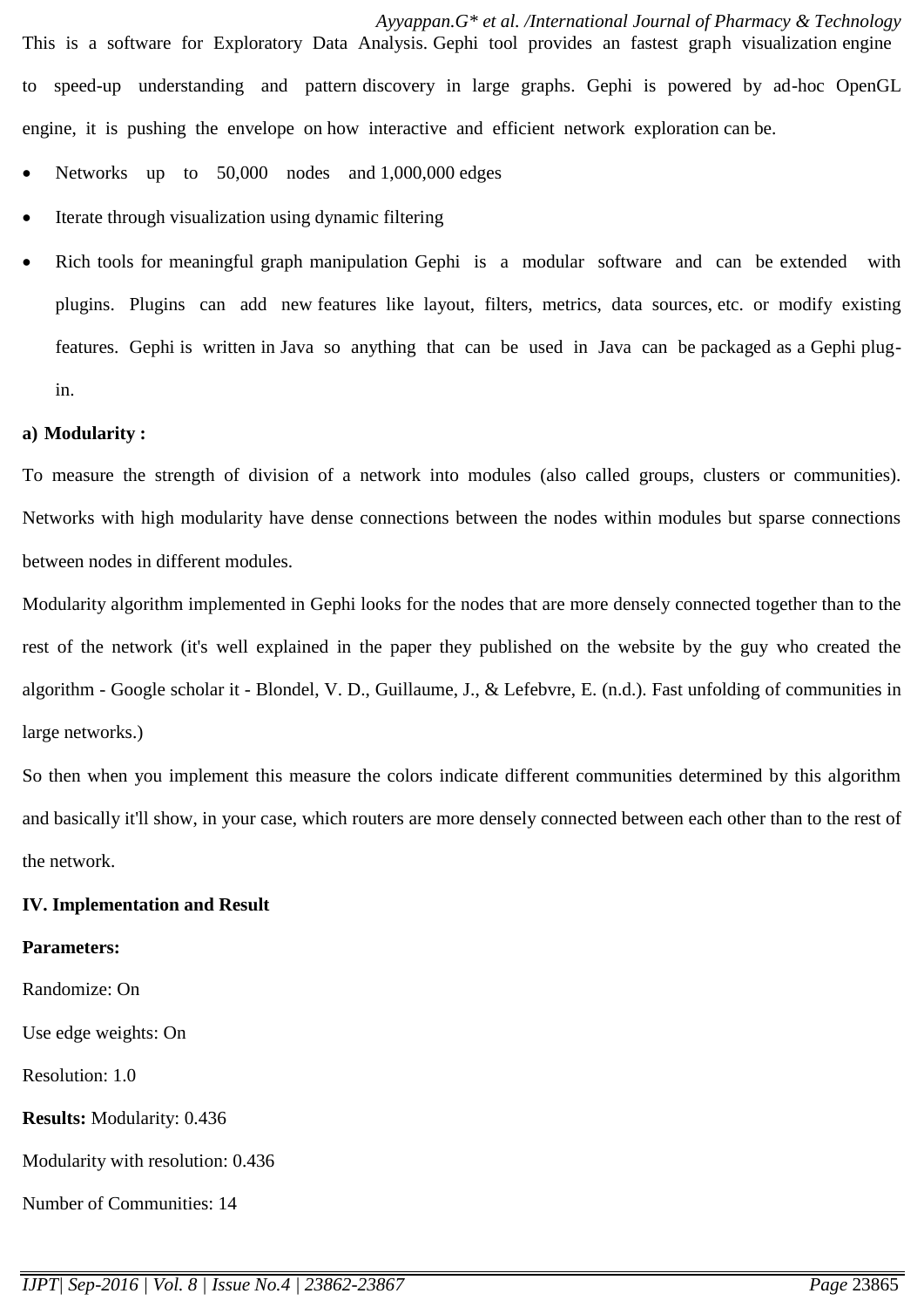

*Ayyappan.G\* et al. /International Journal of Pharmacy & Technology*

**Fig:1 Modularity.** 

#### **V. Conclusion**

Modularity measures how well a network decomposes into modular communities. A high modularity score indicates sophisticated internal structure. This structure, often called a community structure, describes how the network is compartmentalized into sub-networks. These sub-networks (or communities) have been to have significant real-world meaning. The network modularity score is 0.436 and there are 14 distinct communities in a network with 100 nodes. A community can be easily grouped into a set of nodes with dense connections between them. The modularity invokes community-detection algorithm. One of the most widely used methods for community detection is modularity maximization. Modularity is a benefit function that measures the quality of a particular division of a network into communities. The modularity maximization method detects communities by searching over possible divisions of a network for one or more that have particularly high modularity.

## **VI. References**

- 1. [http://matthieu-totet.fr/Koumin/2013/12/16/understand-degree-weighted-degree-betweeness-centrality/.](http://matthieu-totet.fr/Koumin/2013/12/16/understand-degree-weighted-degree-betweeness-centrality/)
- 2. [http://users.phys.psu.edu/~ralbert/phys597\\_09/c02\\_graph\\_conc.pdf](http://users.phys.psu.edu/~ralbert/phys597_09/c02_graph_conc.pdf)
- 3. Jie Tang, Jing Zhang, Ruoming Jin, Zi Yang, Keke Cai, Li Zhang, and Zhong Su. Topic Level Expertise Search over Heterogeneous Networks. Machine Learning Journal, Volume 82, Issue 2 (2011), Pages 211-237.
- 4. Kar-Hai Chu,Heather Wipfli,Thomas W. Valente,Using Visualizations to Explore Network Dynamics , Journal of Social Structure,Volume 14,
- 5. <https://sites.google.com/site/ucinetsoftware/home>
- 6. <http://www.r-project.org/>
- 7. Wipfli, H., K. Fujimoto and T. W. Valente (2010). "Global Tobacco Control Diffusion: The Case of the Framework Convention on Tobacco Control." American Journal of Public Health100(7): 1260.